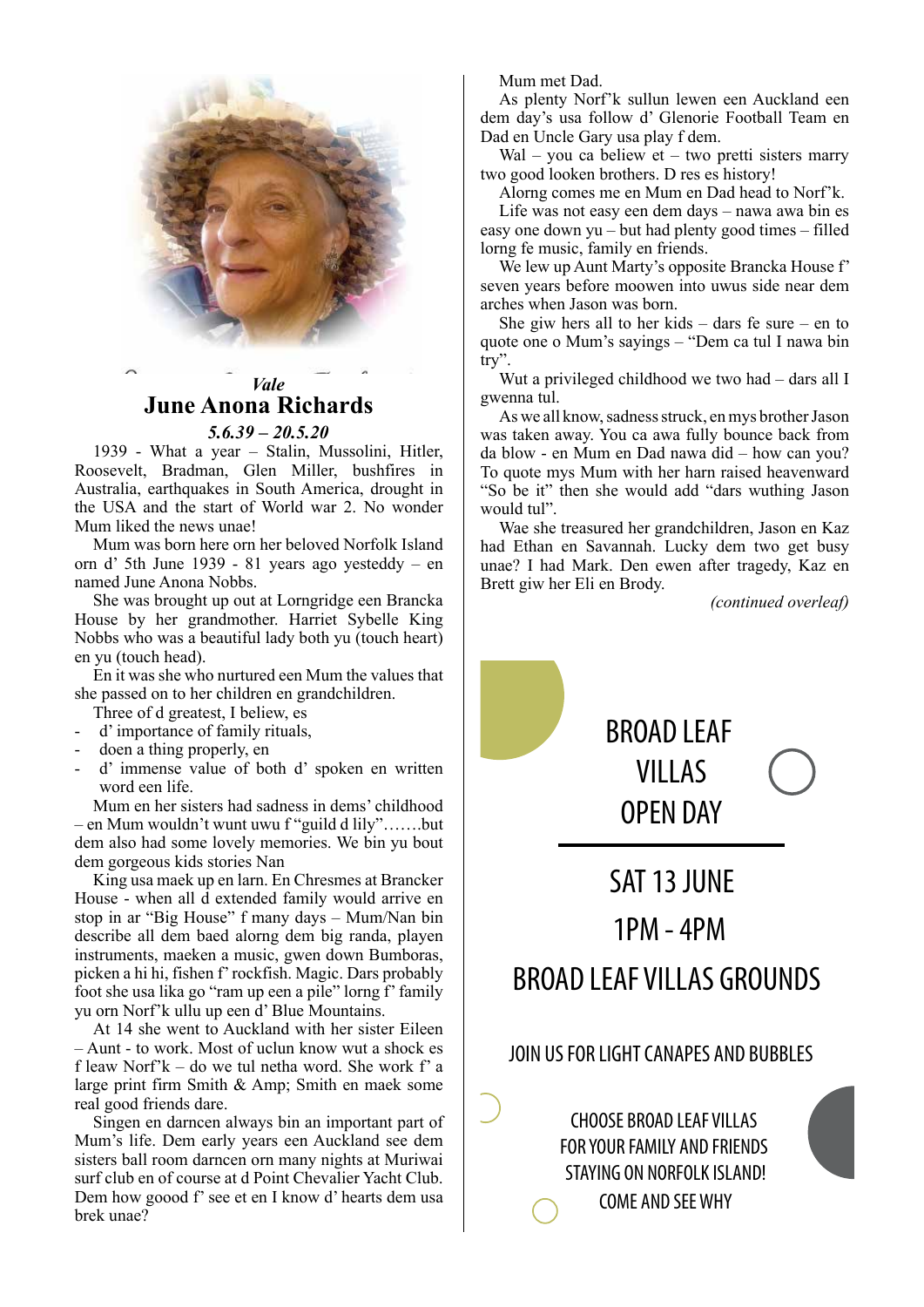She usa clean en do a flower een All Saints f' d month of November. Beautiful memories of polishen dem brass en a wood den headen down Cemetery Bay Beach lorng fe Aunty Dawn en Tooby.

She had a strong faith een God throughout her life en enjoyed gwen a church lorng f me or when awa she could. She particularly loved Uncle Ken, Uncle Alec en Uncle Roy playen. Away from yu she luw gwen a church gut plenty Pacific Islanders singen. Ef she wasn't dare she was attenden church een front of her beloved ABC's "Songs of Praise".

Mum worked een a number of jobs orn Norf'k including many years een "Philatelic" – what a classic team da was! Mum so appreciated dem all - Ruthie, David's Mum en Shirley – en all d ladies there - too many f mention all – but she maek life-lorng friends with most o dem.

She enjoyed her years worken at Government House en een da Administrator's office – en again – maed en kept many a strorng friendship lorng fe d staff en d 'Administrator of d' time Mr en Mrs Messner. She giw of her time to d' RSL Women's Auxilliary f' ova 10 years en luw'd d friendships dare too.

Mum truly enjoyed her pilgrimage to Tahiti a few years back where she was able to hold a memorial service orn d' beach en place a memorial piece to her beloved Jason een d waters of Matavai Bay.

She was a fountain of knowledge – good one fe haw orn yous side een a game of trivial pursuit.

She el remember plenty thing een history orn Norf'k en round d' world.

She tried f' oonee purposefully pass orn d' bas gwen her kids. Dar es honourable thing f do. She nawa heaw wae d wussess bits but she bury et real deep.

She did care wuthing other sullun thought of her – en da ent a baed thing necessarily – she would

be se tickle pink fe see yourley des dae en she looken how beautiful.

She luclun talk Norfk en many a time she nawa ewen realise she talken Norfk gwen a sullun. I el yu dem doctors now – rephrasen dem's question because dem nor se quite catch Mum's meaning.

She tul she nawa do much een life – but truly – wuthing she bin giw uwu es immeasureable – "Mum - you giw of your salf ewen when you nawa feel like et".

She touched people, dem luw her manners en gratefulness, all who met her – right up til near d end.

She is survived by her precious sisters and brothers, Eileen, Cynthia, Robin, Lizzie, Rob, Brancka,

Billy, Wally, Sybil and Lorraine – sadly Toobs passed away wae too young. She luw dems lettle sullun – her nieces en nephews – en dems lettle sullun again – her great nieces en nephews – all d' generations en always had a little piece of wisdom to pass orn. Wisdom born of observations en experience en mulled over den encapsulated een a perfect saying. We all gut some o' Mum's sayings that we gwen treasure f d rest o uwus days.

One great pine se gorn from out Lorngridge unae? We gwen hawt f stick agadda.

Owa d years she bin sing en play een a number of singen en ukulele groups. Oh wae she luwa music – en all sorts – from hymns een a church to music in ar Sydney Opera House, From country to Pacific Island. But as plenty o uclun know – some o dem country songs – you jes ca beat et – dem words jes het d nail orn d haed.

En een d hours, days, weeks, months en years ahead without her – d things she usa tul en d things she loved so deeply en dearly gwen giw uwu many many tears but oh such great great comfort -

D classic sayings, spoilen a sullun, butterflies, birds, moon, stars, sun, seasons, wind, waves, salt air, family, faith, celebrations, rituals, tidiness, cleanliness, dry washing, condy pie, dressen good, doen d very bas you el, ABC, dancen, singen, gatheren up a gadda, Norf'k - uwus spiritual hoem - en – of course - d music - oh d music

So yorlye....

"Ain't it funny how time just slips away"...

"Have I told you lately that  $\overline{I}$  love you? Well – darlen I'm tellen you now" …

"Don't look so sad. I know it's over.

But life goes on and this old world keeps on turning Let's just be glad we had this time to spend together"…

"For the good times"

Love you forever Mum.

## *Reflection From Mark*

When Nan was in Westmead hospital, mum asked me to write a few words that summed up what Nan meant to me and I'd just like to read those out to begin with:

To me, Nan means, comfort, security and unconditional love. Nan means a wealth of unforgettable memories that pull the heart strings and force you to laugh and smile. Nan is our anchor and the mother of our family with loving arms always stretched open wide. Nan is cheeky and rebellious in that she stands up for what she believes in while being wise and accepting of the people around her.

She is strong in mind and spirit and someone who will always reside in the largest room of our hearts.

Now all of that may sound very poetic, maybe even a bit cliché. But not a word of it is false.

The really was nothing more comforting than hopping up in Nan's big bed every morning to talk gossip. There really was no place more secure than sitting in Nan's front room with family and a cuppa.

And she proved her love truly was unconditional time and time again, loving her little grandchildren even though we gave her multiple heart attacks climbing and nearly falling off the five metre high arches outside her place. Loving us even when we'd get up to mischief with the tools in Pa's shed and maybe break a few chairs that we thought were discarded but may have been antiques.

*(continued overleaf)*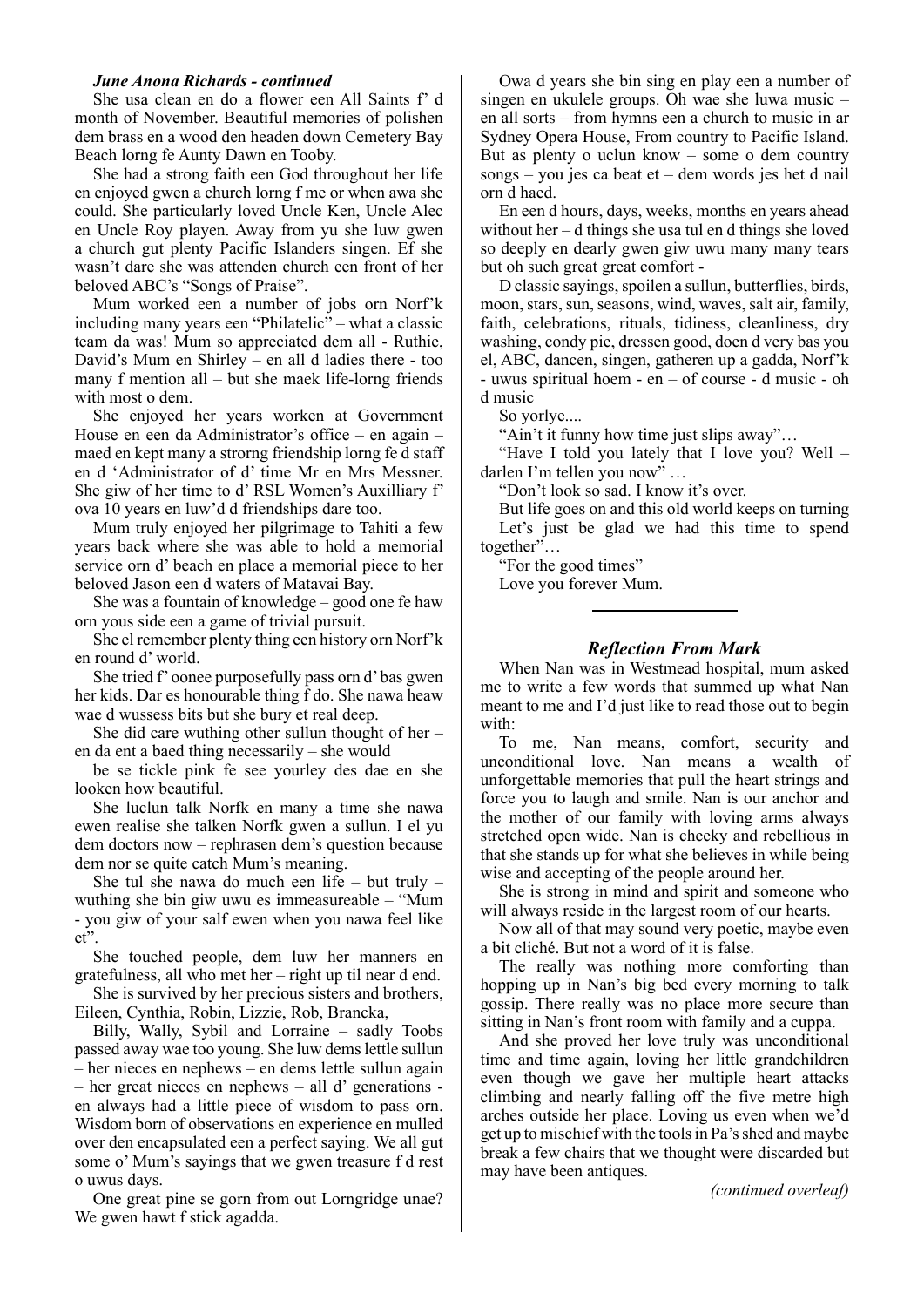She truly was a wealth of memories and knowledge. In fact when I was last on Norfolk, I told her how much I enjoyed sitting back and listening to her talk with other islanders, about times past and Norfolk traditions. About pushing mum round in the pram when she was a baby at the Easter carnival and about talking with Uncle Bunt about Norfolk fried fish with lemon. And she said to me,

"All of this, these are your memories".

When I say she was the anchor and mother of our family, I say this because, with her - my cousins and myself had the best and most meaningful relationship. I have loving grandparents who I love with all my heart on my father's side though they live in England so I rarely get to see them. And of course, Pa, or Uncle Bob as many of you knew him, passed when I was quite young. So Nan took it upon herself to show me what it's like to have a loving grandparent. And I know that many others in this room had a relationship with Nan that was just as special.

I always say how I'm surrounded by exceptionally strong women and looking round this room I can see that strong women are not in short supply on Norfolk Island and amongst our family and friends.

Nan was, without a doubt one of these women. She and sisters had a very tough childhood and Nan never failed to stand tall and be proud of the women herself and her sisters had grown into from those tough beginnings. Nan knew of the struggles in life, but never let herself be robbed of the ability to laugh, and love and enjoy the wonderful people around her.

Last but not least, Nan was strong in mind and spirit. And I emphasise strong in spirit due to the strength of the legacy she will leave behind. So many people on and off this island, know and love old Junie and know how good a person she was. And like I said before, she will always reside in the largest room of our hearts.

## *Reflection From Daniella*

Dear Aunty June

There are so many happy memories or you and me together. When a butterfly goes past I will always think of you.

When I am running, singing and riding my bike you will have the best view in the ENTIRE world.

Aunty June, always know just how SPECIAL you are to me and that I LOVE YOU and will MISS YOU SO MUCH.

The love and joy will spread.

#### *Reflection From Deb*

Aunty June loved 'gathering up' with family and sharing stories and laughs together.

She had an innate ability to coin the most appropriate words or phrases for the moment. Words like "golstrums" which meant ladies' pretty jewellery and "we go luff messus" meant to her sisters to rest up.

It was so lovely to hear Mum and Aunty June reminiscing last year about their young days and all dem boys they'd meet at the dances. Just hearing them laughing and tulling the names of these guys and what songs they loved at the time made me wish I'd been there too.

I sent Aunty June a FaceBook funny in February of this year about one dawg that tried to round up some sheep but instead the sheep ended up rounding dar dawg up. As a result of this we started calling one another Nelson. So Nelson, thanks for the memories and for being a loving Aunty. Lots of love. Deb

#### *Reflection From Claudia*

Aunty June would be se tull, "Good grief Junie, see orl yorlie ya."

Thank you everyone for being here today to celebrate the life of June Richards – she was a Mother, a Grandmother, a sister, an Aunty, a Great Aunt and a friend to many in the Norfolk Island community.

Aunty June would be se pepper that orl yorlie ya too.

A sense of humour she most certainly had.

Though a road of struggle lead her to a path of divine strength, the greatest gift of all.

I'd like to share a story from many moons ago…

Marky-boy and I se fraid we gwen ketch et coz we bus up one chair up in Aunty June's shed.

At the time we nawa larn Aunty June we se brek dar chair. We thort dar thing se haddet en nor gwen be used ever again. But she se gurret. From the bottom of our hearts we are deeply sorry for our actions on that day. Although not funny at the time, we know we es iin big trouble.

Marky was on his way back to Sydney, and fortunately, Dad came to the rescue and mended the damage to dar busted chair. I remember being quite scared and nervous returning that chair gen Aunty June's shed. Years later she would remind and ask uwa "remember daa chair yorlie se bus up?" Never will we forget!

Now in the kingdom of alpha and omega, we know you are resting easy though beautiful Bumboras will not be the same without you.

May the breath of each and every person here honour you, remember and praise you for eternity.

Butterflies were of great significance to you, a sign of hope and beauty. Like Mr. Willie says "Do you ever get to stay or do you always fly away pretty butterfly?" I ask the same question when I know it is you sending a message to say hello.

We'll see you and all the others one day soon. Love you always and forever Aunty June xo

## *Tributes from Jack, Harley, Darby, Callum, Saxon*

A message from Jack Dear Aunty June,

You were special to me because you always took an interest in me and what I was up to, and I loved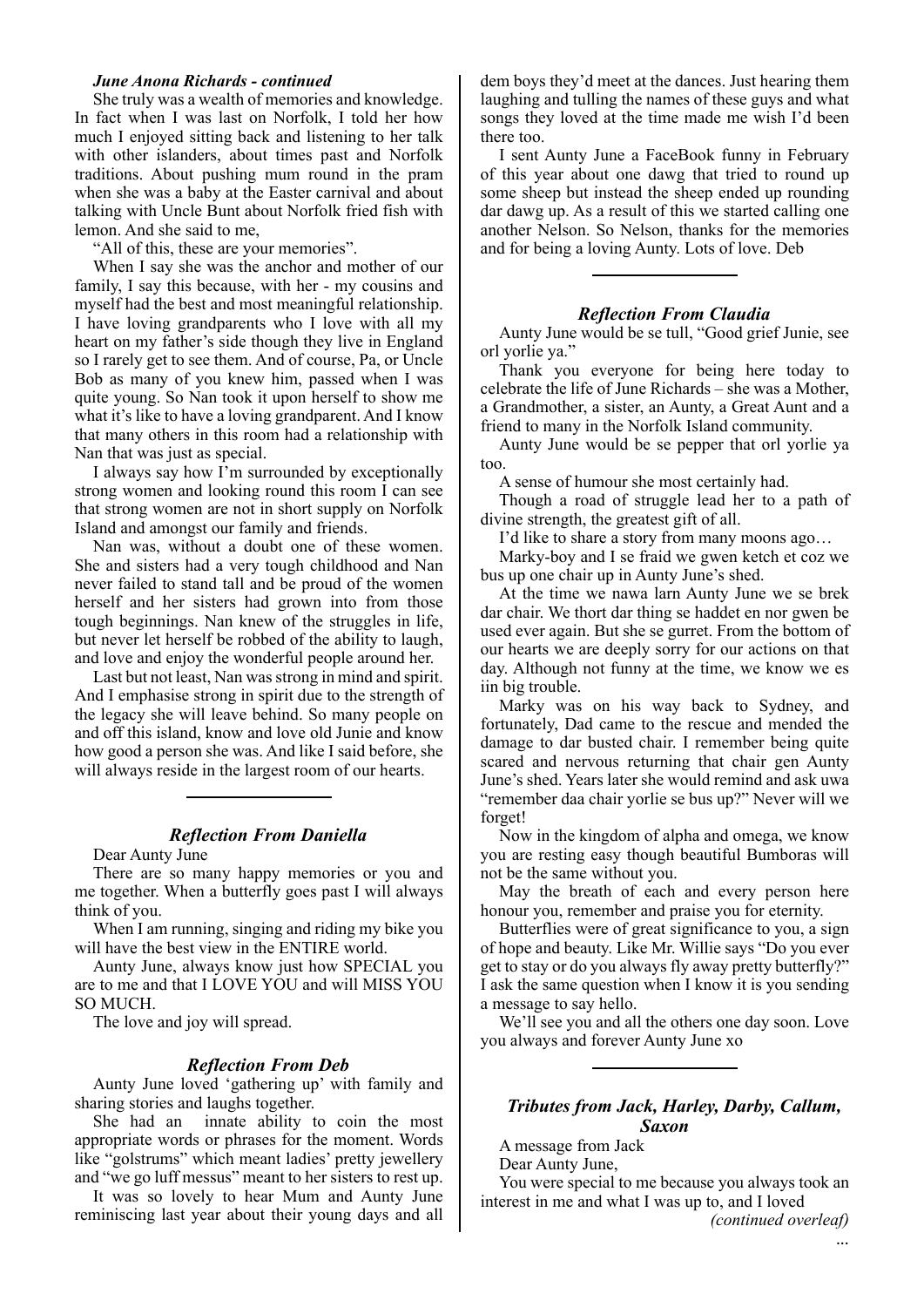chatting with you every time we caught up. I really enjoyed your 80th birthday party last year, especially when you asked me to blow out the candles for you! I loved seeing you especially on Bounty Day, with your Bounty hat and flowers in your hair. I will always remember you with a big, welcoming, beautiful smile on your face. Rest in peace Aunty June.

A message from Harley

My special memory of Aunty June is when we were in Norfolk in the Christmas hols just gone when we used to take her for drives almost every day, and take her all over the island to the ducks on the dam, down to Emily or to Cascade to look out. Sometimes into town or to a café like when we met up with Aunty

Robin. We had talks in her house and enjoyed laughs together every day.

Aunty June also loved when dad said 'get orf a rooad', she found it hilarious when dad went past us and shouted out that. She also loved when dad used to clip us with the tool that she uses to pick things up and we used to roll up on the floor. Also when I used her walker to run around the house. We really enjoyed her company that she gave us.

A message from Darby

Dear Aunty June,

I hope you rest in peace. I hope heaven takes good care of you. You are best great aunt! You use to call me Darby doodle!

I remember when we were at Aunty Di's 50th birthday and I was playing with the salt on my food, you thought that it was a great idea! To sprinkle the salt on my food and throw it over my shoulder for good luck. So you started to use the trick. You were very supportive of me and interested in my swimming results. I will always think of you when I put on my goggles and follow that

black line up and down the pool. I will miss you - love Darby

A message from Callum

Aunty June - you are probably my wisest aunt. I remember as if it was just yesterday, I was at your house making a cup of tea for you and my Mum. You were very encouraging of me and my tea making skills. I still have the tea bags in my bedroom that were your favourite brand. I love you Aunty June you were the one who introduced me to a cup of tea, and now rest in peace my wise aunt and friend.

A message from Saxon

Aunty June. I love you and miss your smiling face and how you enjoyed the adventures I got up too. Love Saxon

Reflection from Brody, Karen and Brett Watewieh Yorli,

I just wanted to share what nan means to me. I've also been asked to say a few words on behalf of my mum, Karen Adams and my dad, Brett Thompson as they can't be here today.

So, apologies in advance for how long I'm up here.

To me, there isn't many people that can become synonymous with a physical item or in nans case, a food. In my lifetime, there will never be a moment when I hear the word the 'jelly' and don't immediately have flashbacks to my time spent with Nan. At nans house out near the old stables – the most common occurrence was a big fight between myself and my three siblings over one of the few Foxtel remotes on the island.

*(continued overleaf)*



Members and visitors with a handicap are welcome to join us with 8:30am morning and 12:30 afternoon tee-off times.

Afternoon booking mandatory through the Pro shop 23603.

The bar will be open from 12 for members and spectators with social distancing enforced.

*A big 'thank you' to the Commonwealth Bank for their continued sponsorship, we look forward to seeing yoryle down at the club.* 

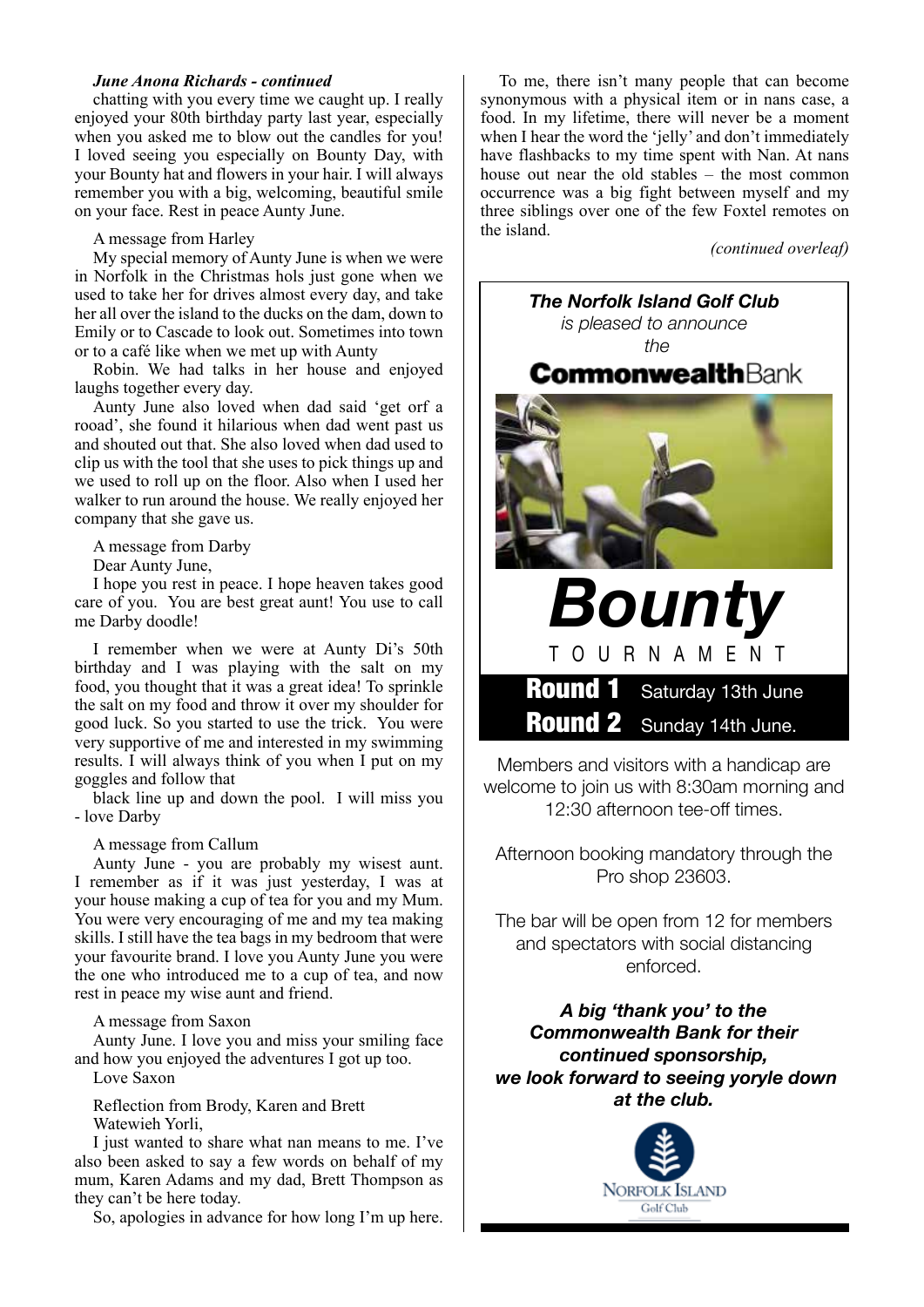Eli and I wanted to watch Cartoon Network, Savannah wanted Nickelodeon… and Ethan just liked the chance to wrestle all three of us without mum and dad around. All while Nan was in the kitchen making us tea, Raro, or jelly and shouting at Eth to, "get off poor little Eli." But after someone had emerged victorious from that battle royale over the remote, there was always freshly set jelly to provide us with the much-needed sugar rush to start all over again.

It's memories like that that make me smile when I think of Nan, and that forged such strong bonds between us four siblings. Nanny Jelly was a highlight of my life here on Norfolk and I would like to say thank you to her for being so loving and accepting of Eli and I despite the lack of a blood relation. Savannah in particular remembers every Thursday when she lived here in 2017, she'd spend it with Nan drinking tea and also spilling the metaphorical tea.

Which just means gossiping.

My dad – Brett - met June and Bob in 2001 and his life was blessed to have been able to develop the relationship he did with them even in the tragic wake of Jase's death. His trips out to Bumby were always full of laughter and of course trying to solve world issues. Brett says that a memory that he will treasure forever is staying up drinking til dawn with nan.

He's very surprised that he's even able to recall this due to nan really pushing his liver to the limit. She always had few ninnies ready and a place of solace out at Rocky Point Road. Brett saw June as a sort of guide on Norfolk and in life. Someone on the rock who would always be there for him. The salt of Earth, through thick and thin. Even if she did assist him in his weight GAIN journey just like his own mother who is also a feeder. When Brett made the trip down to Sydney to say farewell to June, she told him that she wasn't afraid.

Although June is gone now, her broken heart is finally mended. She has the closure that never was.

Dad has the fondest memories and the utmost respect for you, nan – he still looks forward to the drink you promised him in Sydney. He'll bring the wetls and a Wallabies Jersey for Bob.

Mum wrote a whole eulogy and if it weren't for her recent thyroidectomy, she would've been here today to read it. I've summarized it just as I did for dads…

Karen was introduced to June through Jason in 1995. She remembers distinctly that June looked her up and down and said, "I know who's you" – clearly the Norfolk coconuts preceded her, but June welcomed her into all their lives.

Karen remembers the next year when her and Jason returned home to June – but with a baby. That special surprise started a weekly tradition of Karen and Jason and June and Bob all having dinner every Friday night for years.

A few years later and the family would experience tragedy in the loss of Jason, and just days later, June would find herself accompanying Karen to the birthing room of Norfolk Island Hospital for the arrival of her granddaughter. A moment which must have been truly,

bittersweet for June especially.

It's Karen's belief that it was Ethan, Mark, and Savannah – the three grandkids – that brought so much light to June and Bobs world during those dark days. Three years later, Karen was having lunch with June and told her she wanted to introduce her to someone new who she had started to date. This must have been a strange moment for her but nonetheless, she opened her arms for Brett and then years later, lovingly accepted Eli and I into her life as well. It's amazing the love that June could still share even if she were in a dark and difficult place herself.

Just last year we got to have Nan stay with us for Savannahs 21 st . Kaz remembers when we all went to watch Ethan's Grand Final, and she saw nan sitting with Ed – my mums partner.

And the thought that came to her was what a beautiful tragedy this women had lived. To not be able to sit with her son and watch her grandchildren grow, it's something that we all know broke her heart. When June passed, Karen could imagine Jason being the one to take Nan's memory will always be with us. And just as I think of her when I see, hear or eat jelly – let all of us think - even briefly of this beautiful woman at the sweet scent of frangipani and the sight of a butterfly catching the breeze.

We love you nanny, Thanks for all aklan.

Dear Di and families

Thinking of yorley at this sad time. We send you uwas heartfelt sympathy and love! Words however kind they are cannot mend your heartache. But may the constant love of caring friends soften your sadness, cherished memories bring you moments of comfort, lasting peace surrounding your grieving heart and faith that will uphold you.

Death leaves a heartache no one can heal. But love leaves a memory no one can steal.

Our hearts go out to you all.

Love Vanese, Leighton, Liam and Ava x

Remembering Aunty June as a wonderful and gentle soul who will forever remain in our hearts. May you rest peacefully and live on within our memories. Words seem too small to express the sadness we feel. After our tears have dried and our goodbyes said, we will always have the memories we

have shared as family. I know our memories of you will comfort us all in this difficult time. You will be missed.

Lots of love Brendon, Kate, Kyan, Kaylee and Alijah Wotherspoon

Our hearts go out to you today. You're in our thoughts and prayers. Wish we were there to give you all hugs, Kisses and love. Junie we loved so much, we loved your laughter the fun we could have with you. Our memories of Junie are of sitting around our table having a cuppa and chatting, laughing always